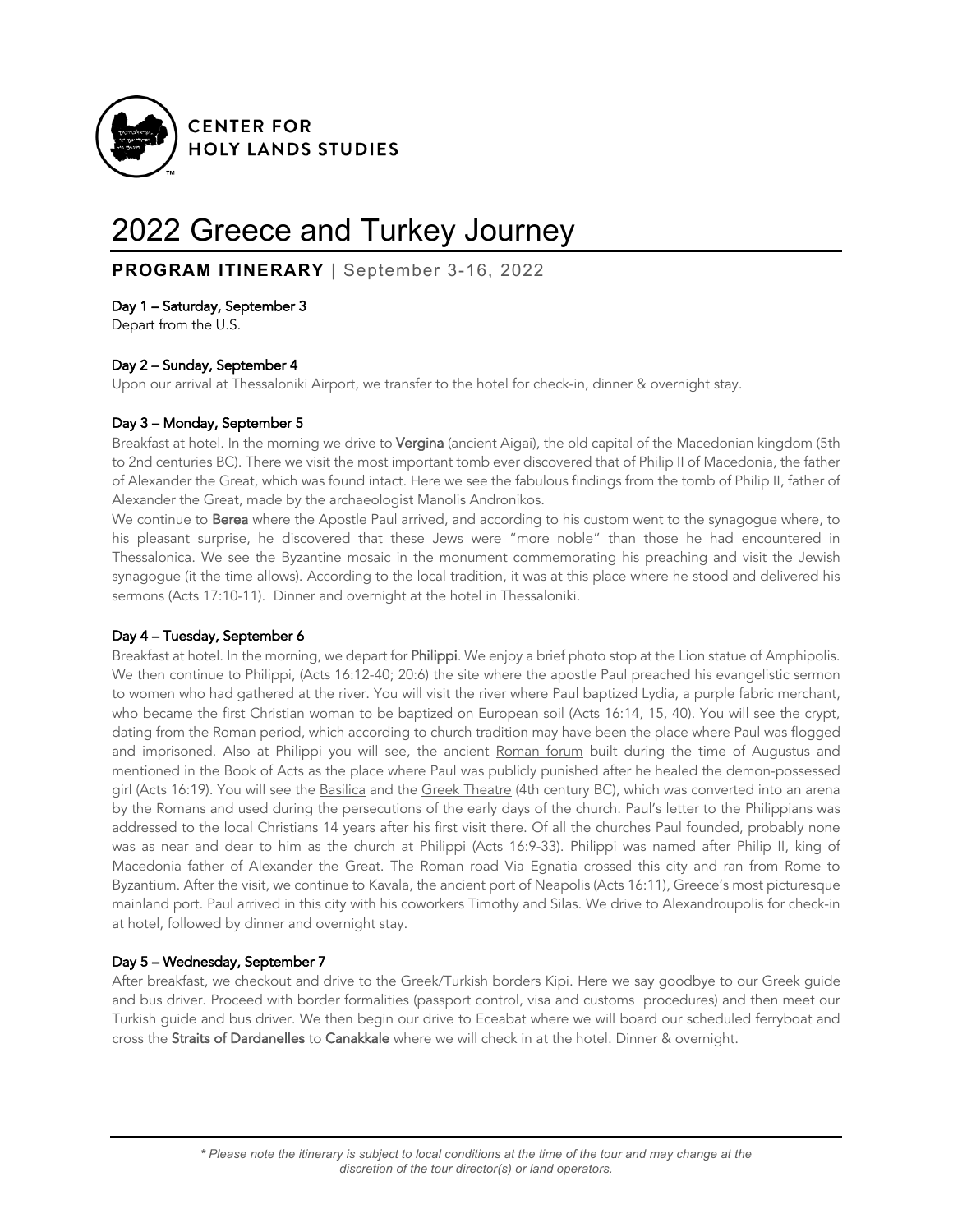### Day 6 – Thursday, Septmber 8

Breakfast at hotel. Check-out. Our first visit this morning is to ancient Troy, made legendary by Homer's story of Helen and the Trojans' wooden horse. We then continue to Troas, founded about 300 BC by one of the generals of Alexander the Great. During the Apostle Paul's second missionary journey, it was from Troas that he received the "Macedonian call" to Europe. This is where Luke's account changes from "they" to "we" (Acts 16:6-12), indicating that he joined Paul's team at Troas. Returning from Macedonia during his third journey, Paul was in Troas for a week, when the young man Eutychus fell from the third loft as Paul preached. Paul soon walked some thirty miles to Assos, where we will follow the apostle's footsteps to the old city walls (Acts 20:5-14). Check-in at hotel. Dinner and overnight in Ayvalik.

#### Day 7 – Friday, September 9

After breakfast at hotel, check out. Drive to Pergamum, actually called Bergama. It is one of the sites of the Seven Churches of Asia [Rev. 1:11; 2:12]. Here we explore the impressive Acropolis, the steepest theatre in the world, the Asklepieion, famous medical centre of classical times, see the Altar of Zeus which is mentioned as the «Throne of Satan» in the book of Revelation, the marble columns of the Temple of Trajan and the Library which was foremost in the world and was long a rival of the equally famous Library of Alexandria in Egypt. Its wealth of volumes was estimated at over 200,000 which inspired the invention of parchment. We also visit the Red Basilica (St. John's Church). Drive to Thyatira, now called Akhisar, another one of the Seven Churches of Asia [Rev. 1:11; 2:18-24; Acts 16:14]. It was a city famous for purple dyes. We visit the remains of a basilica and some architectural fragments from the Roman period. Lydia, the seller of purple in Philippi, was from Thyatira. Continue to Izmir for overnight stay.

#### Day 8 – Saturday, September 10

We start our day with a visit to one of the most picturesque areas of any of the Seven Churches of Asia [Rev. 1:11; 3:1- 4], Sardis, presently Sart, the capital of the ancient Lydian kingdom of the 6th century BC, portrayed as a dying church. Here we visit the great Temple of Artemis and the Temple of Cybele, which became a Byzantine Church. We will also visit the restored gymnasium and reconstructed Synagogue and see the last several meters of the royal Persian Road from Susa to Sardis built by Cyrus the Great and the «golden» river Pactolos.

Our journey continues to Philadelphia, nowadays called Alasehir, another church of the Seven Churches of Asia [Rev. 1:11; 3:7], and the only church not censured. Here we see the remains of a Byzantine basilica built of brick, with a bit of high arch and some 11th century frescoes. We drive to the healing city of Pamukkale, the white «cotton fortress» to visit to the healing city of Hierapolis where hot mineral water bursts from the earth and cascades over steep cliffs forming pools, channels, and stalactites. The therapeutic waters were known to the founders of Hierapolis and of Laodicea in 190 BC. In Hierapolis [Col. 4:13] we visit the Martyrium of the Apostle Philip where he was martyred during the persecutions ordered by Domitian. Check-in at hotel for dinner and overnight in a thermal Hotel.

## Day 9 – Sunday, September 11

Breakfast at hotel. Our day begins with a visit to Laodicea (present name Denizli) yet another of the Seven Churches of Asia Minor [Rev. 1:11; 3:14; Col. 2:1; 4:13-16]. We see the ancient theatre, church, agora, the remains of basilica and ancient stone water pipes.

After Laodicea, we will continue to Colossae, the location to which the Apostle Paul directed his Epistle to the Colossians. This ancient city has not been excavated yet.

We will proceed to Miletus and Didyma. Our journey ends in Kusadasi for dinner and overnight.